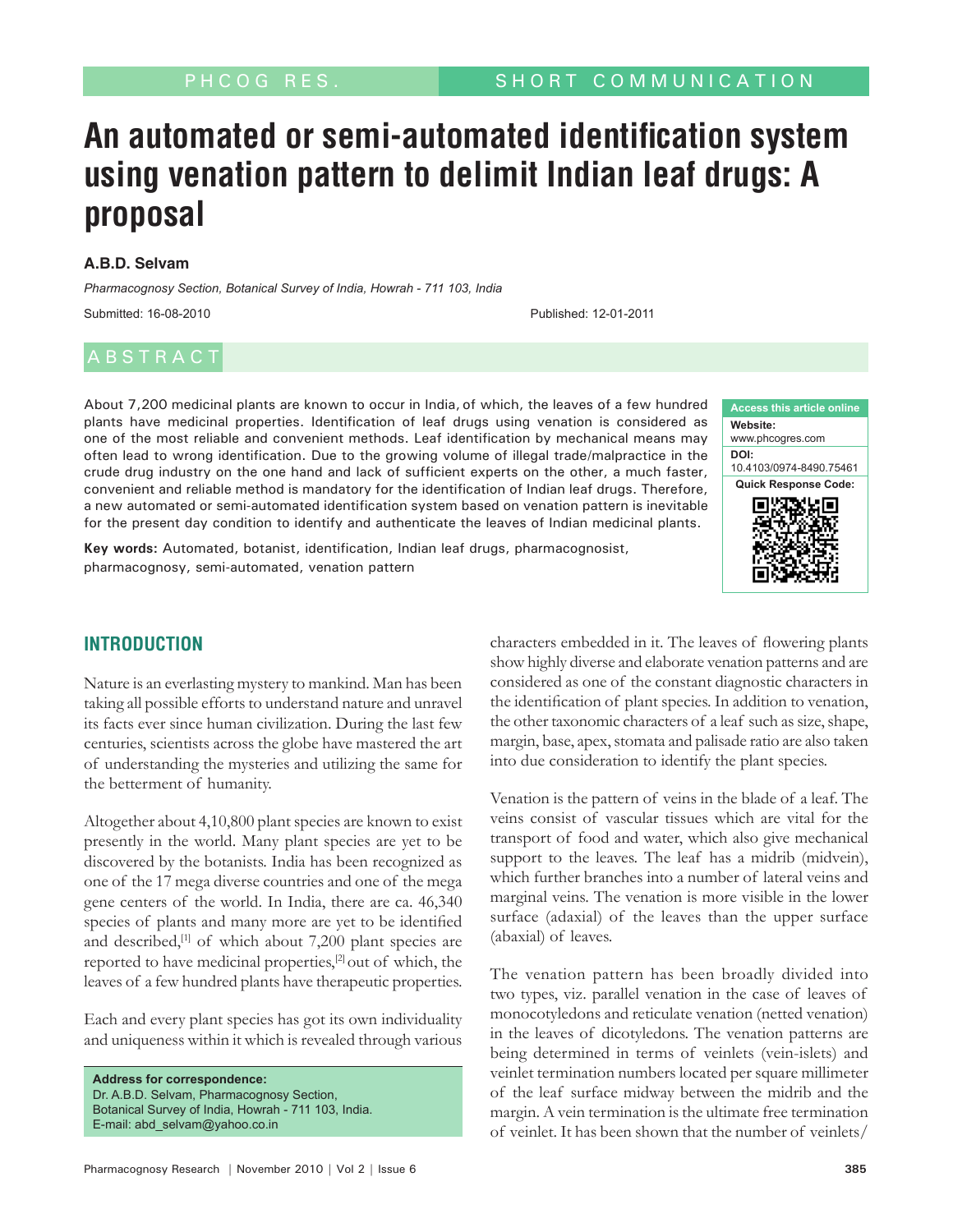vein-islets per unit area of leaf surface is constant for any given species of plant and can be used as a character for the identification of species.[3]

Identification of plants has been based largely on features of the reproductive parts such as flowers and fruits. In the absence of such parts, the drug plants, particularly the leaf drugs of dicotyledons are being identified by taxonomists, anatomists and pharmacognosists using venation pattern and other leaf features.

# **EXPLICATORY EXAMPLES**

The leaf architecture working group at the Smithsonian Institution has prepared a manual, which provides unambiguous and standard botanical terms for describing leaf form and venation with illustration, particularly of dicotyledonous plants. Further, this manual provides a template and set of instructions and descriptive information that can be entered into a standardized database of fossil and existing leaves.[4]

One of the modern methods for obtaining the venation patterns of the leaves is the preparation of X-ray images/ photographs of fresh and dry leaves. Based on this technique, the venation details of about 1056 Australian tropical rainforest tree species have been prepared using low-voltage X-ray photographs, which allow visual confirmation of identifications made with the computer key.[5]

The Indian leaf drugs have already been studied pharmacognostically.[6] A field key using vegetative characters, mainly exudation, armature and leaf characters such as arrangement, size, shape, and venation pattern has been prepared to identify the trees and lianas of the evergreen forests of the Western Ghats of India.<sup>[7]</sup> Tree ID has been designed to identify the trees of Kerala by selecting a few easily observable/recognizable key characters such as bole, leaf form, leaf margin, exudation, nerves etc.[8]

Identification of leaf drugs using venation is still considered as one of the most reliable and convenient means for distinguishing them from allied species or superficially resembling plant species. Leaf identification by visual and manual/mechanical means may often lead to wrong identification. Due to the growing volume of illegal trade and malpractice in the crude drug industry on the one hand and lack of sufficient experts on the other, a much faster, convenient and reliable method is mandatory for the identification of Indian leaf drugs.

Nowadays, fingerprints of men are very much used as an identification tool using automated system. In the same way, veins of drug plants can be used as a scientific tool to identify/authenticate them in their crude form. Following the above-mentioned protocols, a new automated or semiautomated identification system using venation pattern, named Venation Image Database System (VIDS) may be planned/designed for Indian medicinal plants (drug plants) in general and Indian leaf drugs in particular. In this system, in addition to the venation pattern, other taxonomic characters of a leaf such as shape, size, margin, base, apex and venation can also be taken into due consideration to identify/authenticate the Indian leaf drugs. The data of leaf architecture can be prepared from X-ray photographs of fresh and dry leaves or by means of digitization. Identification by automated or semi-automated means would be much faster and accurate than by mechanical means.

# **CONCLUSION**

The living creatures resemble one another in many features. One such peculiar resembling character is, lines on the palms of human hands and veins on the leaves of plants. A theme phrase weaved by the author in this context has been depicted hereunder.

"As a palmist could read the lines on the palms of hands to predicts one's life

So as a botanist could read the veins on the leaves of plants to identify the plants"

In the light of the above mentioned factors, it is suggested that the competent and concerned authorities should come forward to constitute a committee comprising experts (taxonomists, anatomists, pharmacognosists, computer software professionals etc.) to design and develop a new automated or semi-automated identification system based on leaf features, especially venation pattern, to identify and authenticate Indian medicinal plants in general and leaves of medicinal plants in particular.

# **REFERENCES**

- 1. Sanjappa M, Singh P. Anonymous. Plant Discoveries 2009 New genera, species and new records. Kolkata: Botanical Survey of India; 2010.
- 2. Ved DK, Kareem MA, Manohar PR, Rajalakshmi G, Udayan PS, Karthikeyan R. Referenced checklist of Medicinal Plants of India. Bangalore: Foundation for Revitalisation of Local Health Traditions (FRLHT); 2009.
- 3. Wallis TE. Textbook of Pharmacognosy. New Delhi: CBS Publishers and Distributors; 2005.